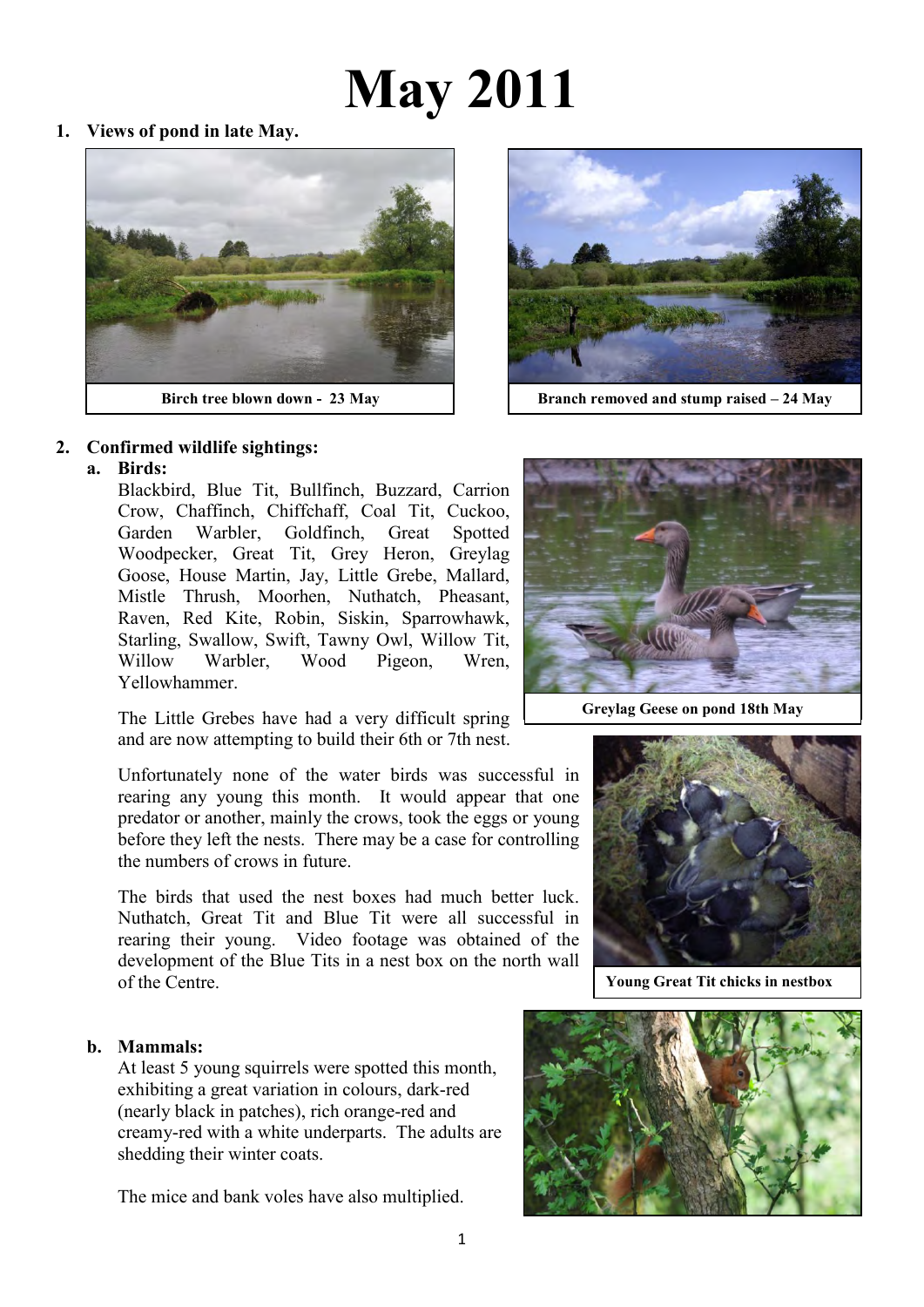# **c. Amphibians and Reptiles:**

Many frog tadpoles are much larger than most of the toad tadpoles and have well developed legs. They will be ready to leave the pond in June. Visitors to the Reserve should take great care in late June and throughout July because there will be hundreds of froglets and toadlets crossing the path.

# **d. Insects:**

On the 15th of May Alison Robertson kindly helped at the moth workshop to identify the following species: **Brown Silver-line, Broken-barred Carpet (c), Buff Ermine, Brown Silver-line, Cinnabar, Clouded Silver, Common Carpet, Common Lutestring, Common Pug, Common Quaker, Coxcomb Prominent, Cream Wave, Engrailed, Flame Carpet, Hebrew Character, Iron Prominent (a) , Mottled Pug (b), Nut Tree Tussock, Scalloped Hazel, Small Phoenix, Spruce Carpet, Riband Wave, Small Square-spot, Streamer (d), Tawny-barred Angle (e) and Water Carpet.** 

**Those highlighted in red are new species for the Eskrigg Reserve.** 





Male and female specimens of one of the largest crane-flies, *Tipila maxima*, was spotted on the 15th.

 Large numbers of midges, mayflies, stoneflies and caddis flies have emerged from the pond, helping to feed the swallows and house martins.

Can anyone identify the caterpillar shown opposite?

 on a hawthorn tree This cream-spot ladybird (*Calvia 14 guttata*) was found along the boardwalk on the 27th.





Several wasps nests have been found in the heathland area and attached to the shelter like the one above.

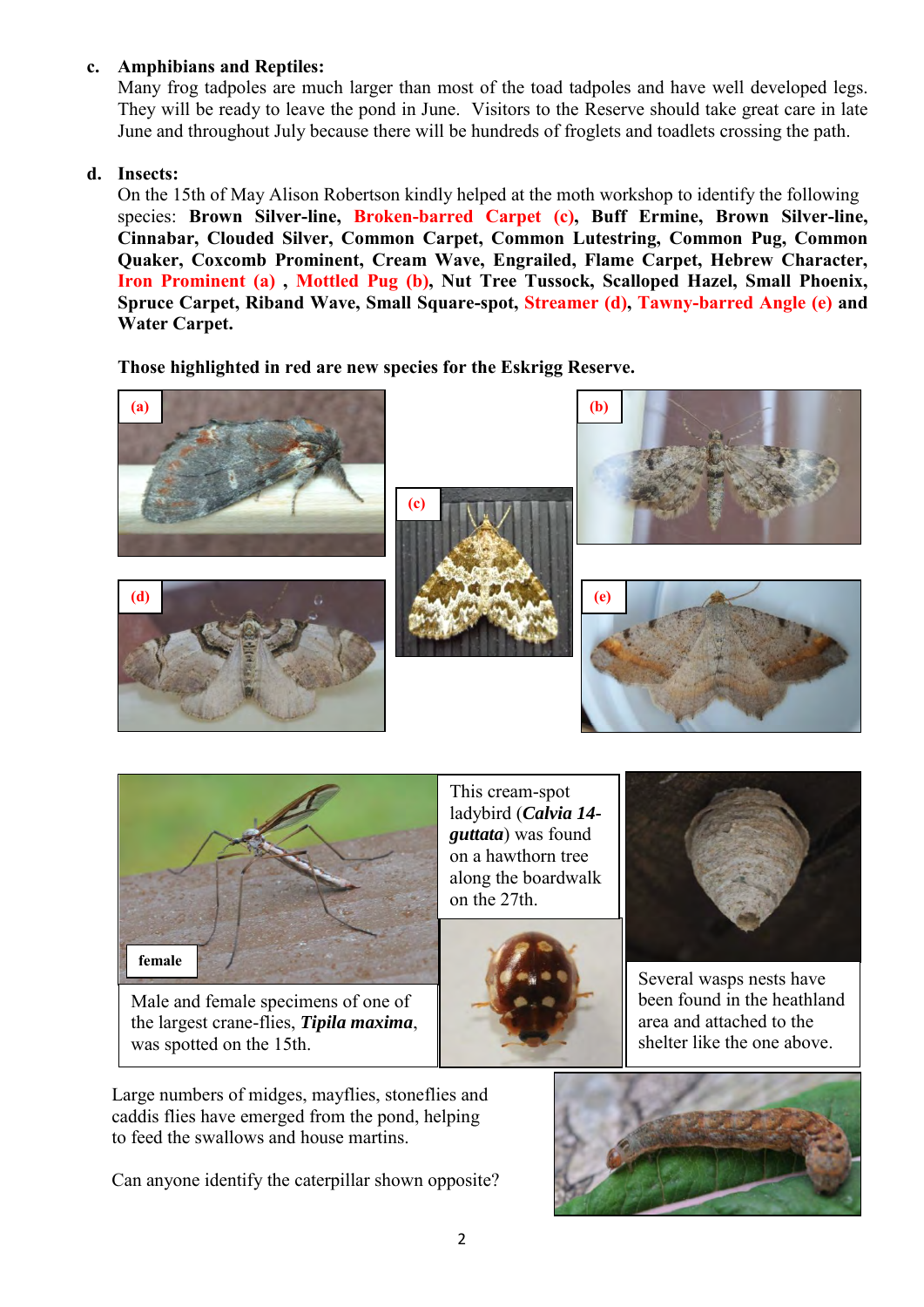**e. A few of the flowering plants seen this month.** 



1. Bugle 2. Pink Purslane 3. Broom 4. Heath Speedwell 5. Hawthorn 6. Creeping Buttercup

#### **f. Oak Apple Galls**

These are seen between May and June. They are home to the larvae of the oak apple gall wasp (*Biorhiza pallida*). The female lays her eggs in the leaf bud causing the oak tree to produce this apple-



like growth. The gall can grow to about 4cms. in diameter, and inside there are around thirty chambers each containing one wasp larvae. If you cut an old one in half you can see the tunnels where the larvae chewed their way out. The succulent galls are eaten by a variety of organisms.

The 29th of May is traditionally 'Oak Apple Day' in Britain, which celebrates Charles II's return to England in May 1660.

**g. Some non-flowering plants seen this month:** 

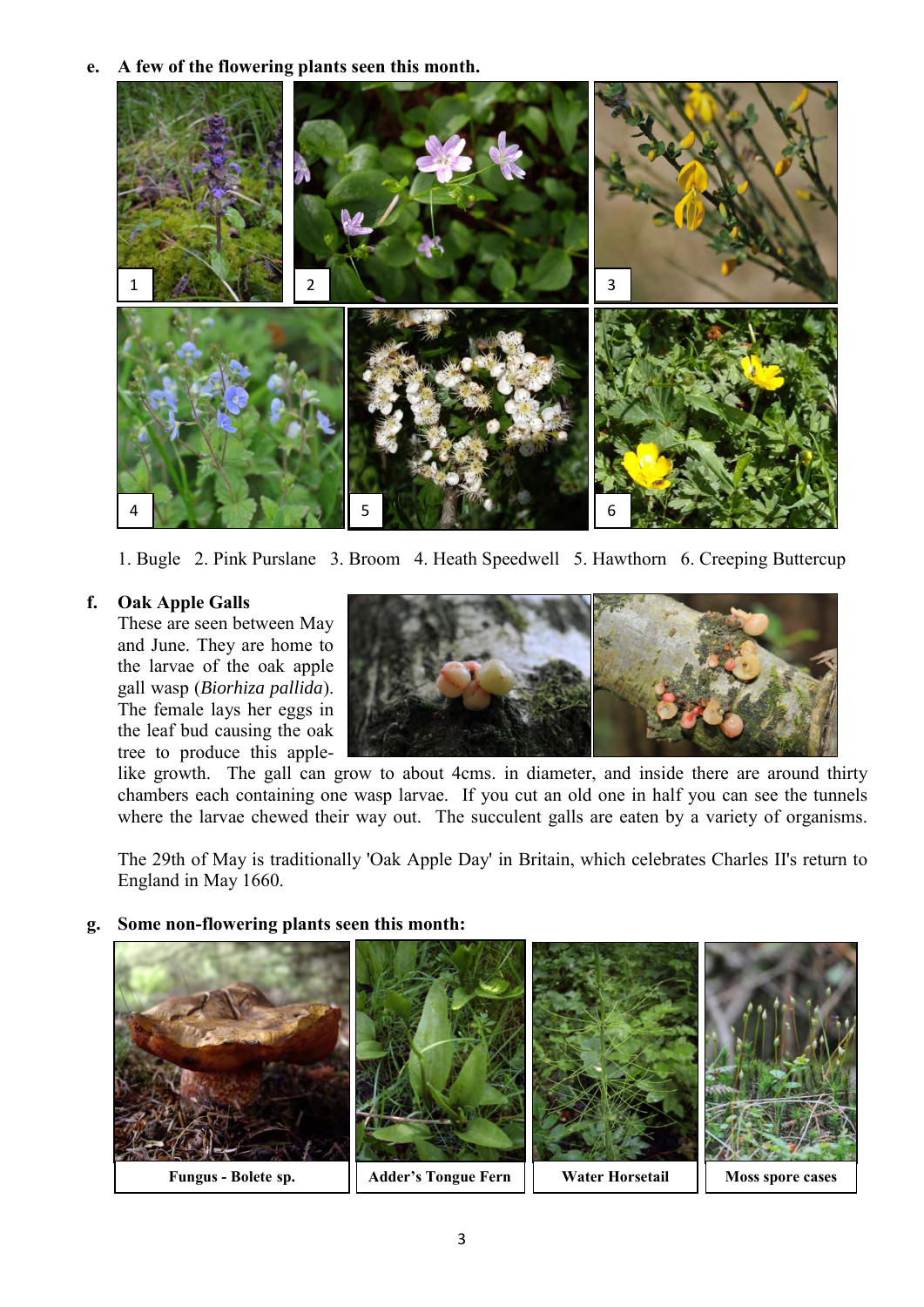### **3. Visitor Records:**

| Month    | <b>Total number</b><br>of Visitors | <b>Daily Average</b><br><b>Visitors</b> |
|----------|------------------------------------|-----------------------------------------|
| December | 1251                               | 40                                      |
| January  | 1472                               | 47                                      |
| February | 1603                               | 57                                      |
| March    | 1866                               | 60                                      |
| April    | 2234                               | 74                                      |
| May      | 1846                               | 60                                      |

# **4. Weather Records:**

#### **a. Air temperature**

| <b>Month</b> | <b>Maximum</b> | <b>Minimum</b> | Average |
|--------------|----------------|----------------|---------|
| November     | 5.4            | $-8.7$         | $-1.3$  |
| December     | 2.3            | $-17.6$        | $-6.5$  |
| January      | 5.4            | $-9.2$         | $-1.5$  |
| February     | 7.7            | $-4.4$         | 17      |
| March        | 11.0           | $-6.3$         | 2.6     |
| April        | 18.1           | $-2.7$         | 79      |
| May          | 14.5           | $-2.7$         |         |

# **b. Precipitation**

| Month    | Rainfall (mm) |
|----------|---------------|
| November | 57            |
| December | 29.7          |
| January  | 108.8         |
| February | 189.6         |
| March    | 719           |
| April    | 55.8          |
| May      | 158.9         |

# **5. Monitoring Red Squirrel Feeding Behaviour**



# **The peak feeding times are 7.00-9.00am and 4.00-6.00pm.**

Several of the squirrels have been feeding regularly at the sunflower heart and bird seed feeders. In doing so a number of feeders have been chewed or broken and had to be replaced.